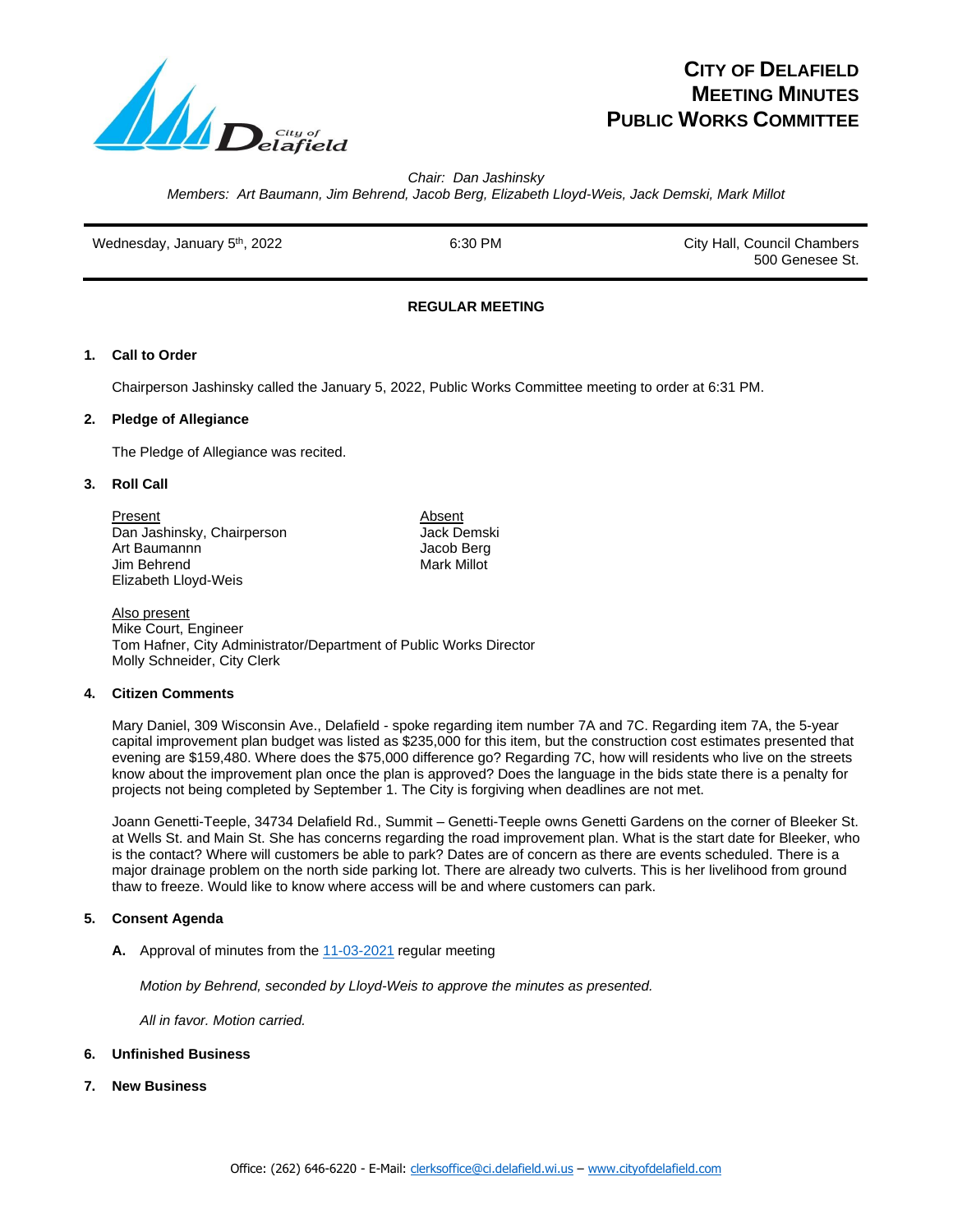**A.** Discussion and possible action regarding Preliminary Design for the Nagawicka Road Path Project (from Waterleaf Path to Bark River Drive)

This will extend the section to the north that was completed a few years ago.

Court explained the plans are 30% complete based on previous discussions but some issues need to be worked out. There are right of way issues and bridge issues. Court explained that costs are developed early on and are fine-tuned based on the 30% plans. Engineering and contingencies were not factored into the construction costs that were listed but are part of the project capital budget. As plans are developed, the costs will be fine-tuned further. Hafner asked what the estimated engineering fees were. Court noted \$13,000 was budgeted last year and an additional \$22,000 to finish the design and manage the construction. Hafner explained excess is used to lower capitol borrowing in the following year, but often the over-under across projects end up balancing out from year to year. Court explained that it is very difficult to accurately estimate costs at this time due to economic uncertainties. Court noted substantial completion is often included in the project contract and there is language regarding liquidated damages that is included, but perhaps the enforcement could be stepped up.

The Public Works Committee discussed elements of the project design. At 3440 Nagawicka Rd, the plan at the fence location will stay within the right of way. The Faire Lakes Parkway area on the east and south on Nagawicka Rd. The slope is tough if the path stays within the right-of-way. A temporary construction easement could be negotiated. The rest of the way down to the bridge will have to add curb and gutter. The curb and gutter will have to transition to the bridge curb and gutter. The path will still be 6-feet wide. There is one area that might be wider due to a mailbox location. There is some pipework and a storm manhole that will be converted to an inlet. Just north of the bridge is a low point where a storm lead would need to go. Jashinsky noted that the storm water could be directed to the river. Court noted they might be able to tie into existing storm. Jashinsky noted that the road is wearing low here and this may be an opportunity to address the road problem. Court explained it is very tight next to the bridge with the guardrail. There was some crash data included that explained that the guardrail could be removed, as it isn't the right application for protection. Discussion occurred regarding what the issue with guardrail would be. It would be easier to remove it than to work around it, and curb and gutter would be appropriate for crash protection in this area.

On the path south of the bridge the suggestion is to add barrier curb and to remove the guardrail there also. The curb would go from the path south of the bridge to the waterleaf path which would be about 100 ft. of curb. There is an issue with a low spot which would be another inlet and some storm sewer at station 53-50. A big road patch might be a better solution. Hafner asked if the guardrail issue was addressed on page 11 and 12 in the packet and if the issue was blunt ends. Discussion occurred regarding the fact that the rails are outdated, but still crashworthy. Court noted that the bigger point is that the data came back stating that the guardrail was not necessary if replaced with barrier curb. Baumann noted that the caveat is that this is the side someone might go off the road on due to the curve direction and the guardrail does protect drivers in that event and also to prevent drivers from ending up in the river. Court noted the barrier curb might prevent accidents from becoming more severe. It was suggested to bring the curb and gutter in farther down and leave the guardrail up around the bridge.

Jashinsky asked about the fence area and an obvious kink in the grade. Court explained this would be addressed.

Behrend asked about the relocation of the Utility poles. Court will coordinate with the utility companies regarding relocation. He is hopeful to get these set back on 34-10 rather than 34-40. Also, a telephone pedestal must be addressed.

*Motion by Baumann seconded by Jashinsky, to approve proceeding to the draft plans subject to the comments expressed in discussion relating to the extension of the curb and gutter and guardrail issue, drainage and storm sewer comments, station 53 comments, utility issues, and further investigation of the approaches.*

#### *All in favor. Motion carried.*

**B.** Discussion and possible action to set a date for the Public Informational Meeting for the Nagawicka Road Path Project.

It was suggested to have this as the first agenda item at the February 2<sup>nd</sup> Public Works Committee meeting. Adjacent property owners should be notified. Hafner noted that generally notifications were made to property owners directly adjacent. It was suggested to send out to owners on both sides of the street as well as the homeowners association.

*Motion by Jashinsky seconded by Baumann, have the Public Information Meeting as an agenda item at the February 2 nd, 2022 Public Works Committee meeting.* 

*All in favor. Motion carried.*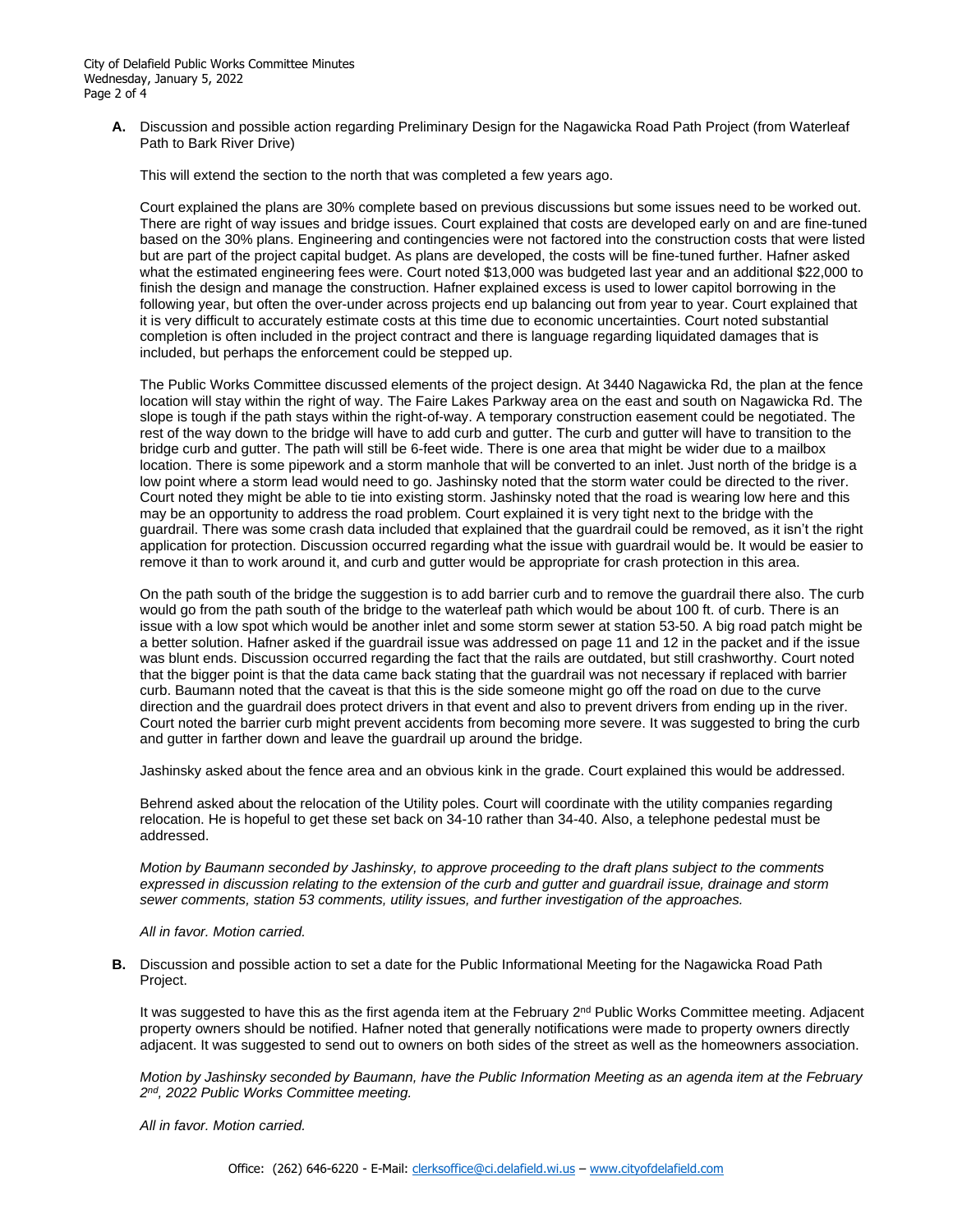Behrend noted he would be out of town. It was suggested to pre-determine a quorum.

**C.** Discussion and possible action regarding the 2022 City of Delafield Street Improvement Program.

Court explained that the program plan is just starting to get going. The projects in the bid would include Nagawicka Path to get continuity in the Roads Improvement Plan. Court summarized the projects proposed. He explained that SEH is the consulting engineer for Summit and the City is working on a joint agreement for Mill Road. It was coordinated to have this paved as one project; it makes sense to have this bid by one municipality. If Mill Road is included, the cost would be close to the one million dollars.

Court explained that Road projects typically start when school is out in early June through the end of August. For these types of roads, the projects go relatively quickly. The removal is about one day, and then withing seven days the paving happens, which takes a day or two. The actual disruption to traffic is typically three or four days. If there are specific events, the City can do their best to work with businesses, but it is dependent upon the contractor. Notifications generally occur about a week prior.

Court noted the drainage in the area of Genetti Gardens would be looked at. Hafner noted one of the reasons this project was selected was due to the drainage issues. A culvert is part of the plan and this is the ideal time to address this issue. A site visit was recommended.

For Oneida, plans included some of the parking in the right of way that would need to be redone and this increased the costs. Jashinsky asked about the stop sign and if this was the time to address adding a raised island at this location for the stop sign. Court explained that this would interfere with parking. If sidewalk is extended that might be the time to address it.

Court noted that by Sun Valley Dr and Heritage Dr, some night paving had been done. It worked out well. Might be considered for this project.

Jashinsky asked about the miscellaneous road patches and if there are specific areas planned. Mike O'brien and Robbie Mahlzan will determine areas for intended improvement.

Court went over the timeline for the bid. Bid opening is planned for February 24<sup>th</sup> with the recommendation ready for the March 2<sup>nd</sup> Public Works Committee meeting and the agreement ready for the March 21, 2022 Common Council meeting. The Common Council approval could be shifted out.

*Motion by Berend seconded by Lloyd-Weis, to have Court proceed to draft plans for February 2nd, 2022 Public Works Committee meeting.* 

*All in favor. Motion carried.* 

#### **8. Reports of City Officials**

**A.** Director of Public Works

Hafner noted that Hendricks would be starting soon and there will likely be significant disruptions with truck traffic, noise, etc. Hendricks is supposed to be putting up a website. Baumann asked about construction traffic damage. Behrend asked if there was an official route out of town.

- **B.** City Engineer
- **C.** Traffic Staff
- **D.** Clerk
- **E.** Public Works Committee Meeting Dates & Deadlines
	- **1.** Next Meeting: February 2, 2022
	- **2.** Meeting Submittal Deadline: January 18, 2022, at noon
- **F.** Correspondence